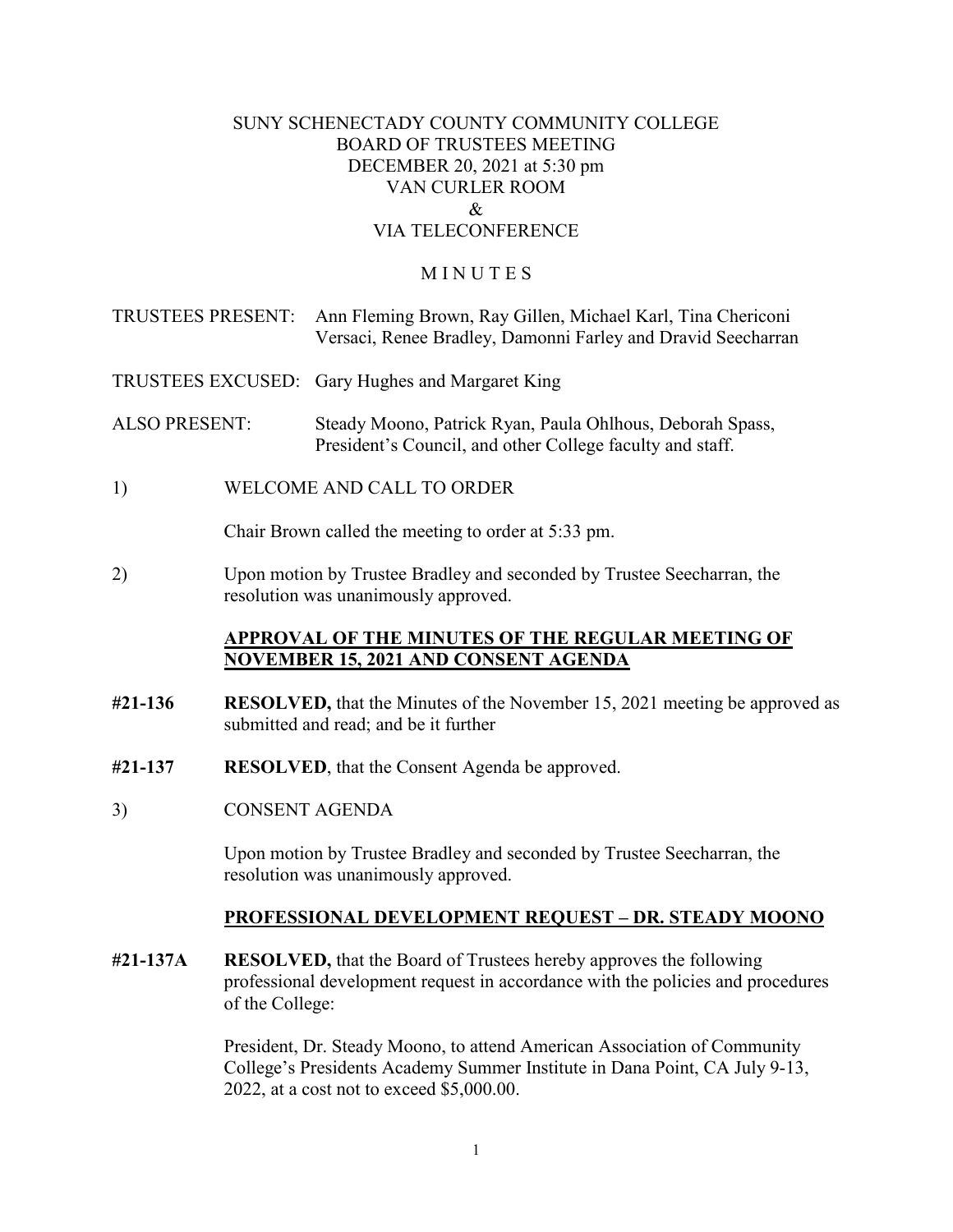#### $4)$ 4) REPORT OF THE CHAIR

Trustee Versaci provide a report of the Foundation:

- The Foundation is in "holiday appeal mode" and sent over 2,000 year-end holiday appeal requests to friends and alumni at the beginning of the month, resulting in just over \$2,000 in contributions so far. A follow up email was sent on Friday, December 17<sup>th</sup>. The Foundation team anticipates that most gifts from these appeals will arrive in the final two weeks of 2021.
- point for the Mohawk-Hudson Bike-Hike Trail. MVP Healthcare has • We are excited to share that SUNY Schenectady has been selected to join hundreds of partners across the nation participating in the National Fitness Campaign. As a collective force, SUNY Schenectady and the National Fitness Campaign are working together to forge a partnership that will improve the quality of life for our students, faculty, staff and the community by bringing a state-of-the-art, digitally connected outdoor fitness court to be installed on our campus this Spring, near the access confirmed a grant of \$50,000 to support this initiative, and the Foundation team has also submitted a grant to the City of Schenectady for American Rescue Plan Act funding to assist with the remaining costs.
- Just before Thanksgiving, the Foundation delivered cookie platters for an alumnae-owned bakery to thank our generous Corporate Champions for their past support. So far, the efforts have resulted in over \$24,000 in sponsorship confirmations to support "Food for Thought and All That Jazz."

 Chair Brown thanked Paula Ohlhous for the great job she has done as Chief of Staff in supporting the Board in a proactive manner over the years. She will be missed as she moves onto her new role at the College as Executive Director for Human Resources.

Chair Brown also recognized Jim Malatras, the former SUNY Chancellor for the excellent job he did and for Community Colleges. She hopes the next Chancellor will be as supportive with the SUNY system and Community Colleges.

the student body. Student Trustee, Dravid Seecharran, provided an update of the events surrounding

Council of Clubs and Organizations:

• Held second large meeting with 30/35 of the clubs attending

•Most of the clubs had a very successful semester

•3 new clubs chartered this semester- Dungeons and Dragons, Hacky Sack, and E-Sport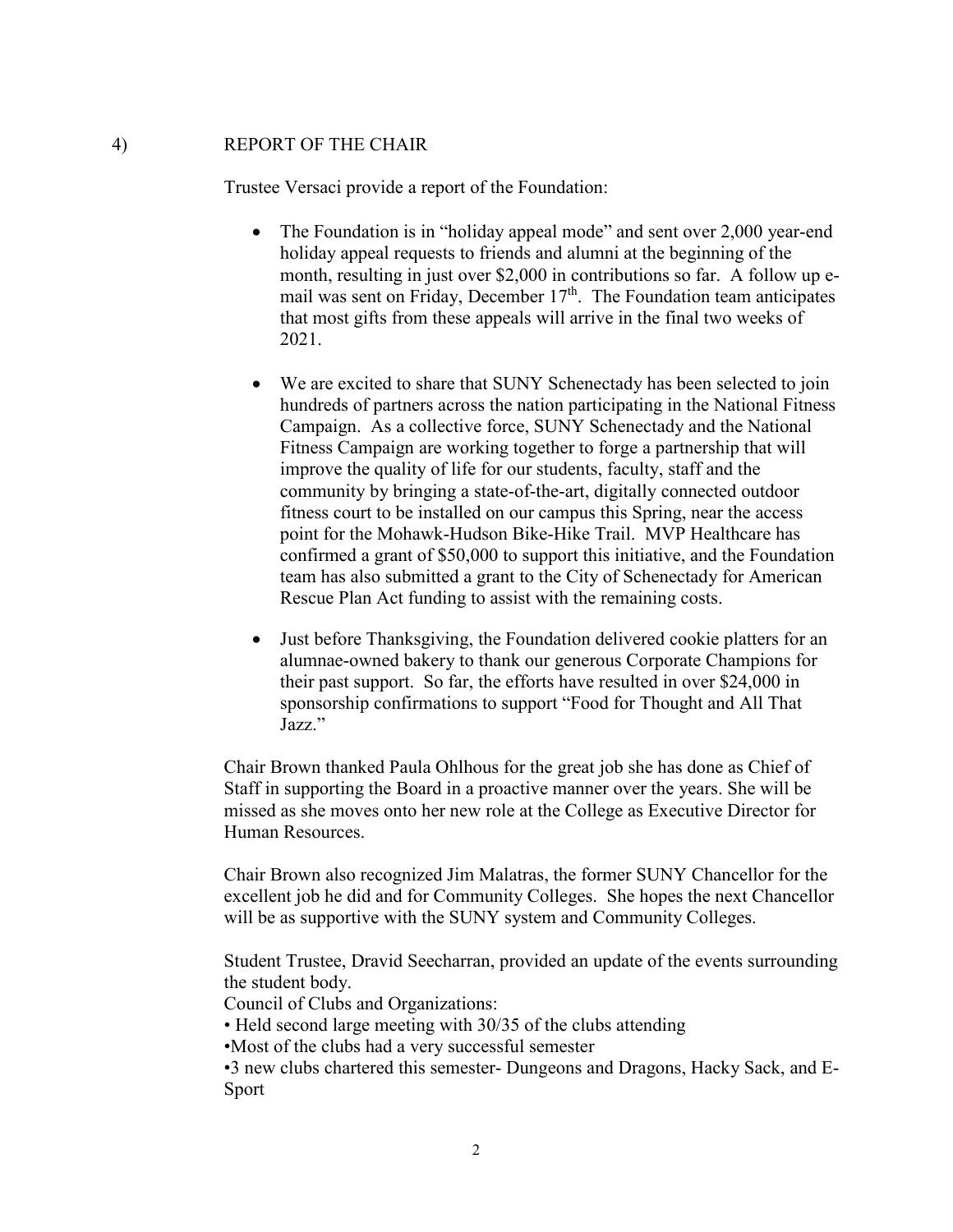Finance:

•SGA stayed within budget

 $\ddot{\phantom{0}}$ •SGA stayed within budget •Will encourage clubs to use more of the money allocated to them next semester Events/Activities:

•Had many successful events this semester

turn out •Retro Game Night and Movie Night (on the last day of exams) had the biggest

• There is a large group of ever-growing involved students on campus (mainly freshman) who are consistently going to events

Gratitude:

•SGA is thankful for the board of trustees and administration for their support and making college life comfortable for them through these challenging and unprecedented times

 •Specifically, very grateful for the new Learning Commons and the hope to be able to use that space more frequently for a wide range of activities on campus in the future

# 5) REPORT OF THE TREASURER

 Upon motion by Trustee Karl and seconded by Trustee Farley, the resolution was unanimously approved.

# **APPROVAL FOR THE KEY BANK N.A. WARRANTS #11 THROUGH #14**

**WHEREAS,** the Treasurer has reviewed Key Bank N.A. Warrants #11 through #14 and recommends payment of same, it is hereby

**#21-138 RESOLVED,** that Key Bank N.A. Warrants #11 through #14 be hereby approved for payment.

> was unanimously approved. Upon motion by Trustee Seecharran and seconded by Trustee Karl, the resolution

#### **APPROVAL OF THE REPORT OF REVENUES AND EXPENDITURES FOR THE PERIOD ENDING NOVEMBER 30, 2021**

 for the period ending November 30, 2021, as prepared by the Office of the Vice **WHEREAS,** the Board has received the Report of Revenues and Expenditures President of Administration in advance of the meeting, it is hereby

**#21-139 RESOLVED,** that the Report of Revenues and Expenditures for the period ending November 30, 2021, be accepted as received.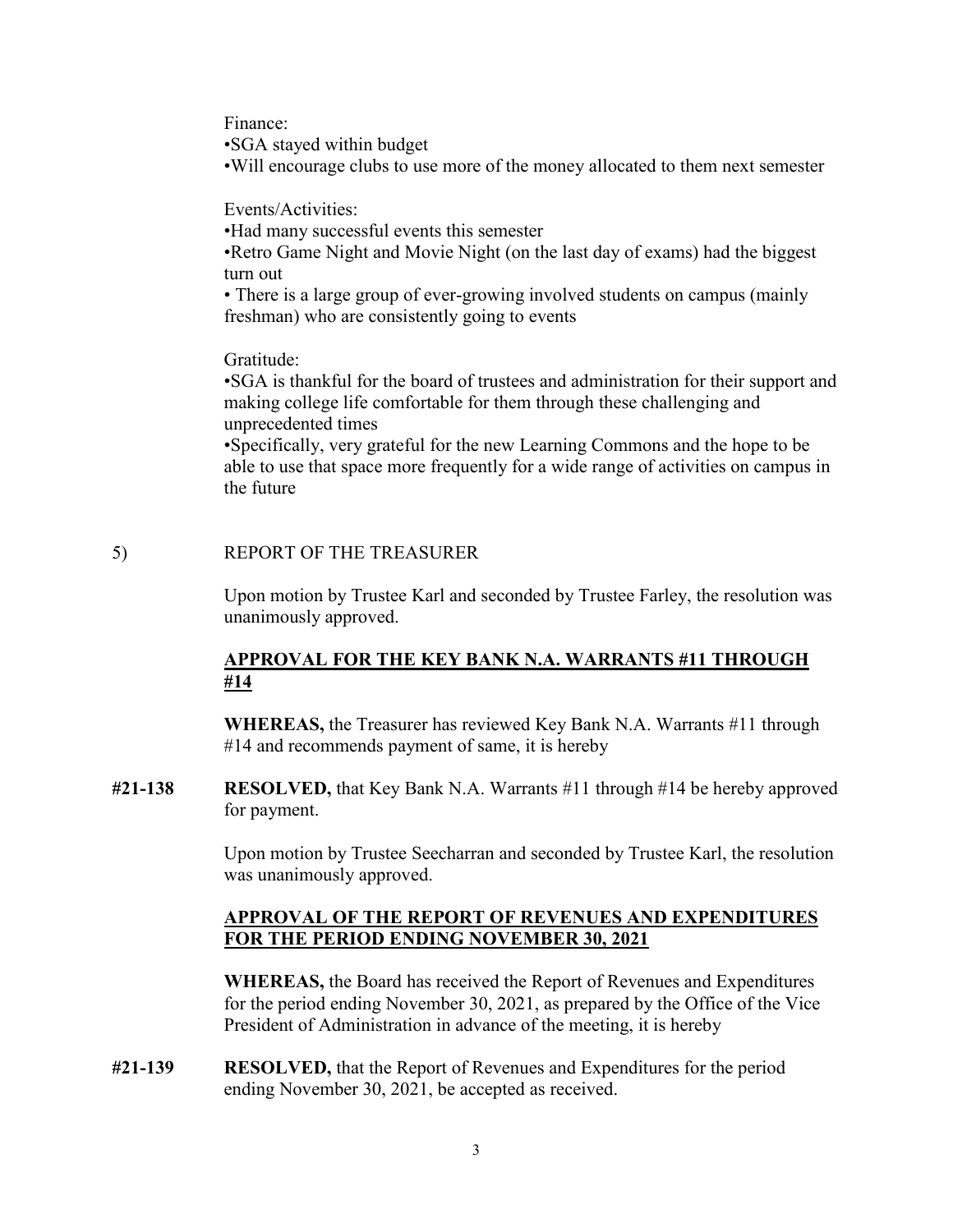6) In addition to hearing the President's Report,

Sarah Wilson Sparrow, Executive Director of Workforce Development and Community Education, provided an overview of Workforce Development and Community Education (WFD&CE). WFD& CE focuses on an individual's ability to grow their skills and develop the tools they need for business success. In similar terms, WFD trains individuals to be more productive and prosperous in the workplace, which benefits both the employer and the employee.

Additionally, Dr. Clickner, Vice President for Strategic Initiatives and Planning, provided a Strategic Plan update, more specifically the Leading and Lagging Data Indicators for the Plan.

 outcome. Lagging Indicators are the measures of a desired outcome, which is Leading Indicators are measures of the factors contributing to a desired future usually months into the future.

See attached full report: [President's Report – December 2021 \(sunysccc.edu\)](https://sunysccc.edu/PDF/About%20SCCC/CollegeLeadershipVision/PresidentsReport_12-2021.pdf) 

# 7) PERSONNEL

 Upon motion by Trustee Gillen and seconded by Trustee Karl, the resolution was unanimously approved.

# **RESOLUTION TO APPOINT MS. SHANNON STONE AS ACADEMIC ADVISOR**

**WHEREAS,** it has been recommended that Ms. Shannon Stone be appointed as Academic Advisor for the period commencing December 21, 2021 and continuing through August 31, 2022, and

**WHEREAS,** the President has concurred with the recommendation, it is hereby

Union of Faculty and Professionals (UFP) Agreement. **#21-140 RESOLVED,** that Ms. Shannon Stone be awarded an appointment as Academic Advisor at a prorated annual salary of \$37,000 for the period commencing December 21, 2021 and continuing through August 31, 2022. This appointment is consistent with the terms and conditions as set forth in the SUNY Schenectady

Union of Faculty and Professionals (UFP) Agreement.<br>Upon motion by Trustee Gillen and seconded by Trustee Seecharran, the resolution was unanimously approved.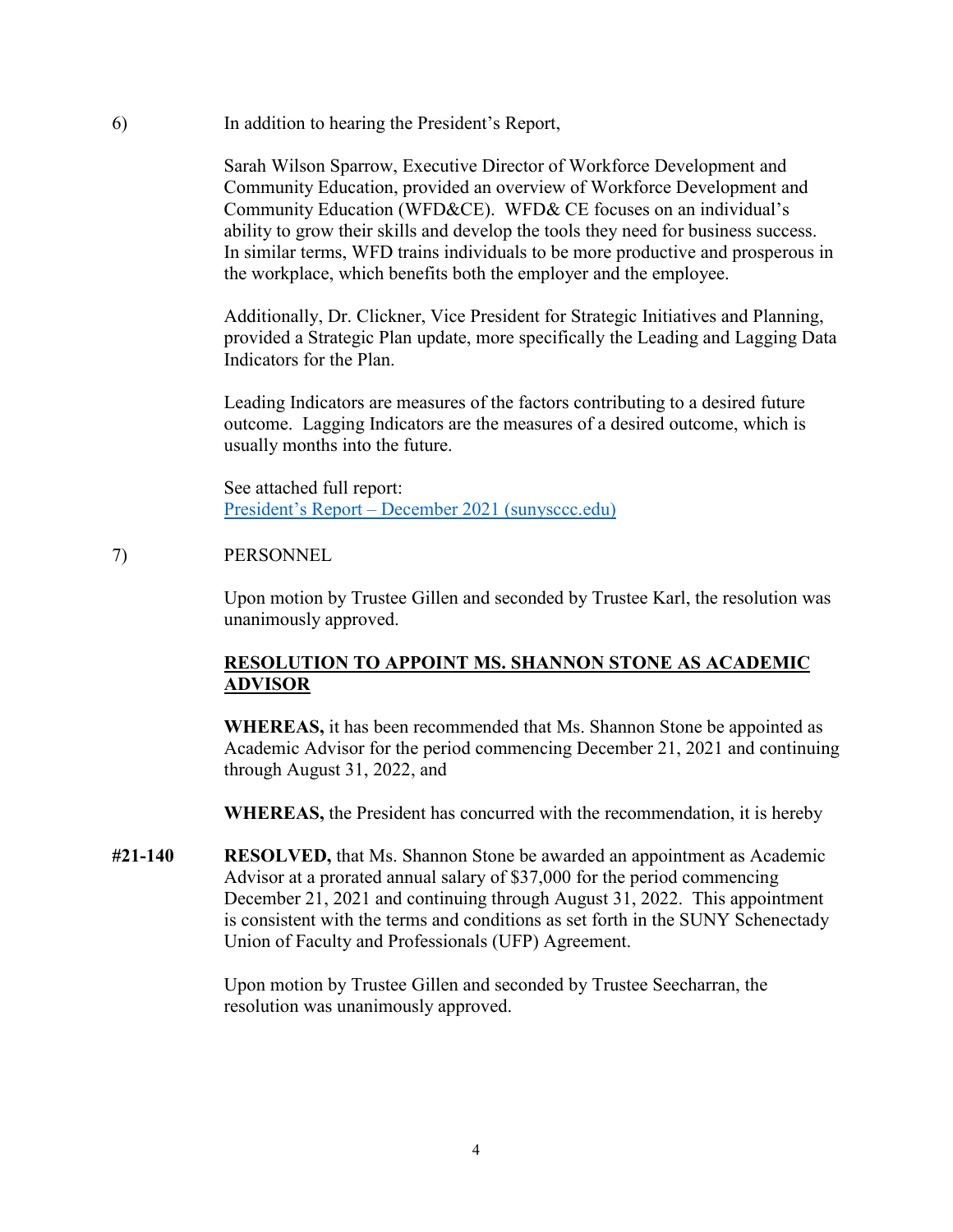# **RESOLUTION TO APPOINT MS. LEAH RYE AS HUMAN RESOURCES SPECIALIST**

**WHEREAS,** it has been recommended that Ms. Leah Rye be appointed as Human Resources Specialist for the period commencing December 21, 2021 and continuing through August 31, 2022, and

**WHEREAS,** the President has concurred with the recommendation, it is hereby

**#21-141 RESOLVED,** that Ms. Leah Rye be awarded an appointment as Human Resources Specialist for the period commencing December 21, 2021 and continuing through August 31, 2022, subject to the terms and conditions as set forth in the Personnel Policies of the Board of Trustees, at a pro-rated annual salary of \$64,000.

> Upon motion by Trustee Seecharran and seconded by Trustee Karl, the resolution was unanimously approved.

#### **RESOLUTION TO APPOINT MR. ERIC FLUTY AS DIRECTOR OF CAMPUS SAFETY**

**WHEREAS,** it has been recommended that Mr. Eric Fluty be appointed as Director of Campus Safety for the period commencing February 1, 2022 and continuing through August 31, 2022, and

**WHEREAS,** the President has concurred with the recommendation, it is hereby

**# 21-142 RESOLVED,** that Mr. Eric Fluty be awarded an appointment as Director of Campus Safety for the period commencing February 1, 2022 and continuing through August 31, 2022, subject to the terms and conditions as set forth in the Personnel Policies of the Board of Trustees, at a pro-rated annual salary of \$70,000.

> Upon motion by Trustee Gillen and seconded by Trustee Karl, the resolution was unanimously approved.

# **RESOLUTION TO APPOINT MR. JEFFERY D. SNOW AS THE CHIEF INFORMATION OFFICER**

**WHEREAS,** it has been recommended that Mr. Jeffery D. Snow be appointed as the Chief Information Officer for the period commencing January 10, 2022 and continuing through August 31, 2022, and

**WHEREAS,** the President has concurred with the recommendation, it is hereby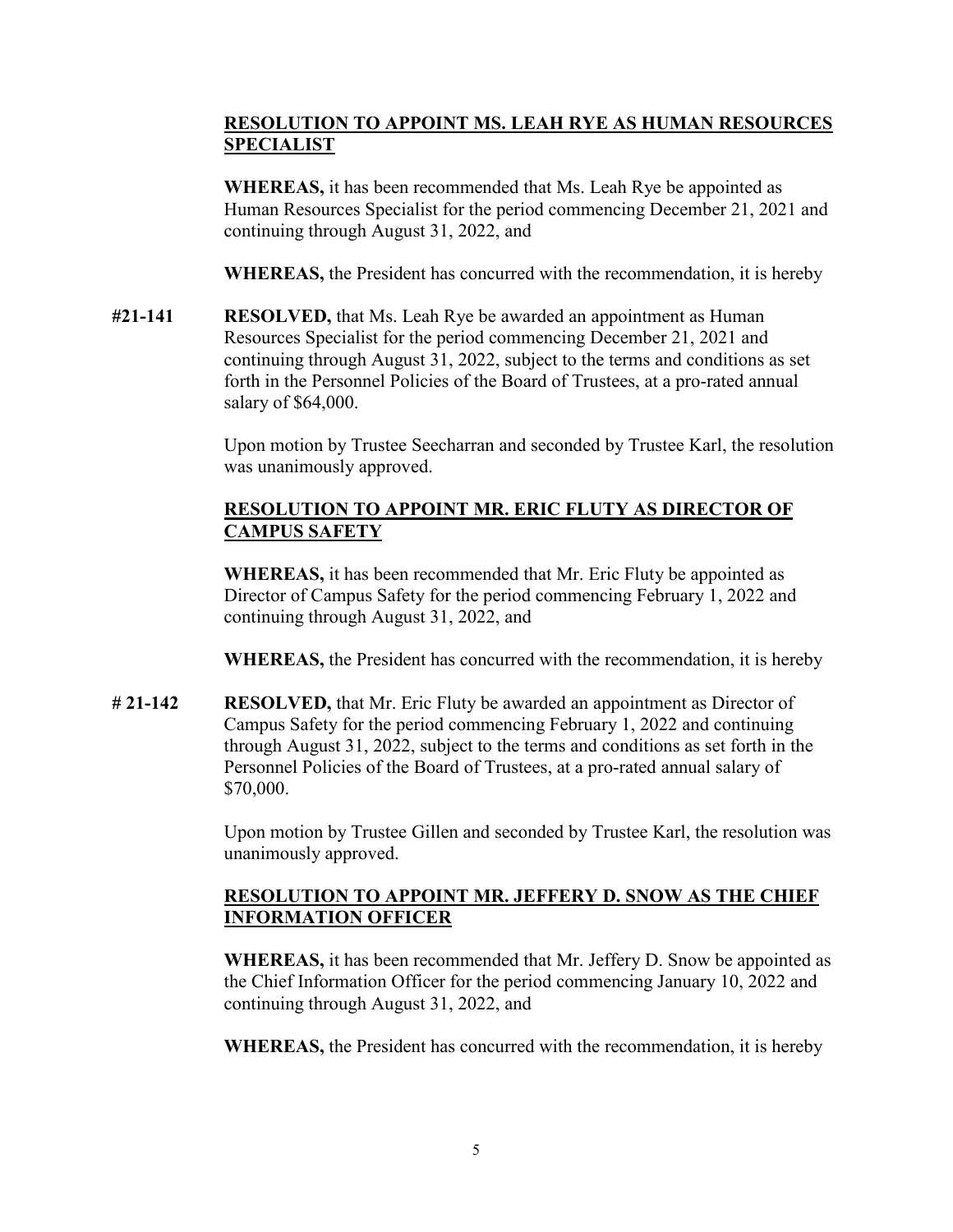**#21-143 RESOLVED,** that Mr. Jeffery D. Snow be awarded an appointment as the Chief Information Officer for the period commencing January 10, 2022 and continuing through August 31, 2022, subject to the terms and conditions as set forth in the Personnel Policies of the Board of Trustees, at a pro-rated annual salary of \$100,000.

> was unanimously approved. Upon motion by Trustee Seecharran and seconded by Trustee Karl, the resolution

# **RESOLUTION TO APPOINT MR. BEN DEANGELIS AS INTERIM DIRECTOR OF TRIO**

**WHEREAS,** it has been recommended that Mr. Ben DeAngelis be appointed as Interim Director of TRIO for the period commencing January 5, 2022 and continuing through February 28, 2022, and

**WHEREAS,** the President has concurred with the recommendation, it is hereby

**#21-144 RESOLVED,** that Mr. Ben DeAngelis be awarded an appointment as Interim Director of TRIO for the period commencing January 5, 2022 and continuing through February 28, 2022, subject to the terms and conditions as set forth in the Personnel Policies of the Board of Trustees, and the Temporary, Grant-Supported Staff Positions and Temporary Assignments, at a pro-rated annual salary of \$55,000.

> Upon motion by Trustee Seecharran and seconded by Trustee Karl, the resolution was unanimously approved.

# **STUDENT ACTIVITIES ADVISOR RESOLUTION TO APPOINT MS. MARY SILVESTRI AS TEMPORARY**

**WHEREAS,** it has been recommended that Ms. Mary Silvestri be appointed as Temporary Student Activities Advisor for the period commencing January 5, 2022 and continuing through February 28, 2022, and

**WHEREAS,** the President has concurred with the recommendation, it is hereby

**#21-145 RESOLVED,** that Ms. Mary Silvestri be awarded a temporary appointment as temporary Student Activities Advisor for the period commencing January 5, 2022 and continuing through February 28, 2022, subject to the terms and conditions as set forth in the Union of Faculty and Professionals (UFP) Agreement and Temporary, Grant-Supported Staff Positions and Temporary Assignments (2.2).

> Upon motion by Trustee Karl and seconded by Trustee Farley, the resolution was unanimously approved.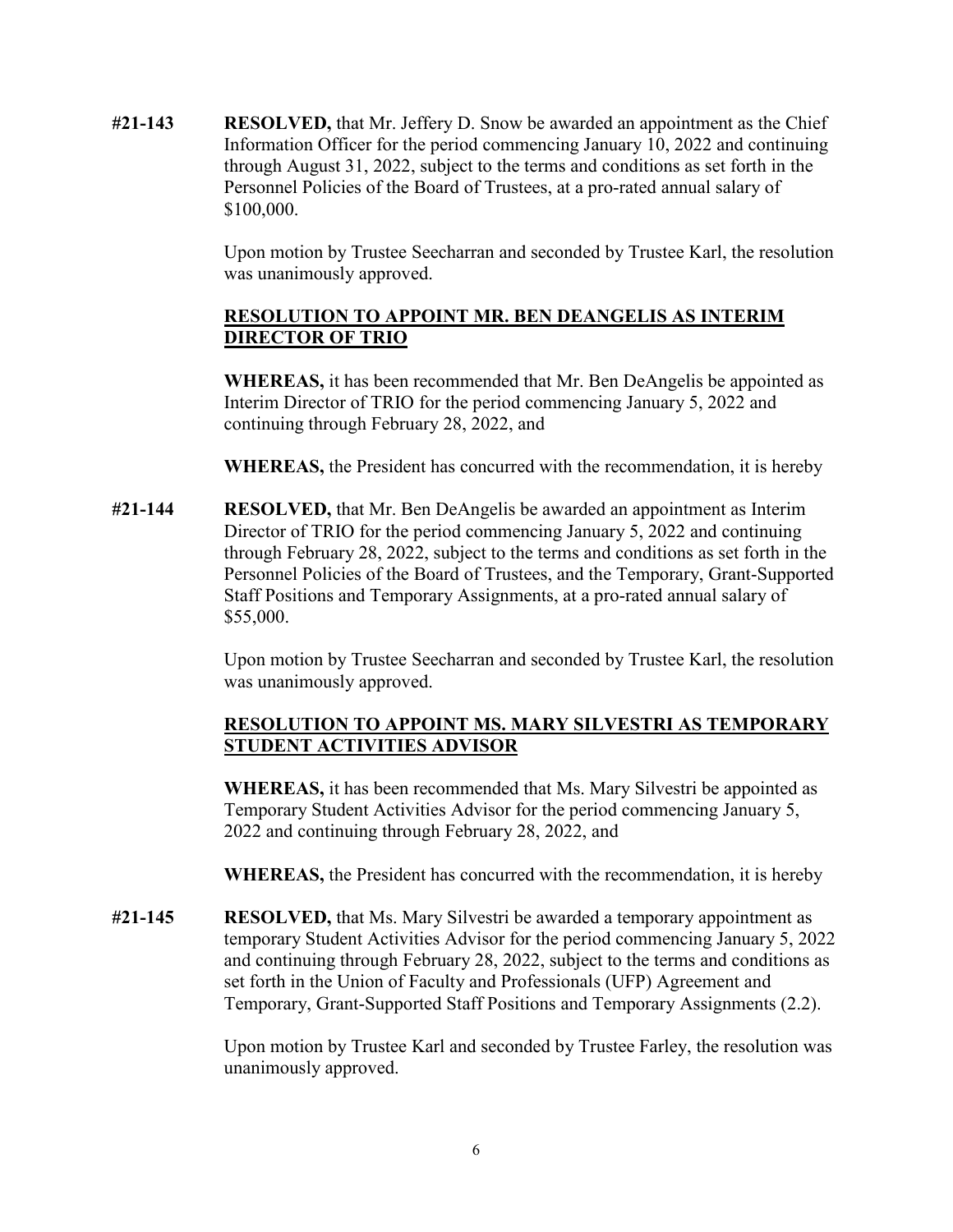# **RESOLUTION TO APPOINT MS. SHALINI KUMAR VARMA TO A TEMPORARY BIOLOGY INSTRUCTOR**

 temporarily appointed as a Biology Instructor for the period January 10, 2022 **WHEREAS,** it has been recommended that Ms. Shalini Kumar Varma be through May 31, 2022, and

**WHEREAS,** the President has concurred with said recommendation, it is hereby

 temporary Biology Instructor at a prorated annual salary of \$43,000 for the period **#21-146 RESOLVED,** that Ms. Shalini Kumar Varma be awarded an appointment as a January 10, 2022 through May 31, 2022. This appointment is consistent with the terms and conditions of employment as set forth by the Union of Faculty and Professionals (UFP) Agreement and Temporary, Grant-Supported Staff Positions and Temporary Assignments (2.2).

> Upon motion by Trustee Karl and seconded by Trustee Gillen, the resolution was unanimously approved.

# **RESOLUTION FOR A SALARY INCREASE FOR THE VICE PRESIDENT OF DEVELOPMENT AND EXTERNAL AFFAIRS**

**WHEREAS**, the Foundation Board is recommending that Ms. Stacy McIlduff's salary be increased relative to her performance and will commensurate with the established College's level salary scale; and

**WHEREAS,** this salary increase will not be charged to the college accounts and will be funded by the Foundation grant; and

**WHEREAS,** the President concurs with this recommendation; it is hereby

**#21-147 RESOLVED,** that Ms. Stacy McIlduff's salary be increased to \$95,000, with a salary of effective January 21, 2022, in which the Schenectady County Community College Foundation assumes the salary increase.

> Upon motion by Trustee Seecharran and seconded by Trustee Gillen, the resolution was unanimously approved.

# **RESOLUTION FOR A SALARY INCREASE AND POSITION TITLE ADJUSTMENT FOR THE DEAN OF STUDENT AFFAIRS**

**WHEREAS**, Mr. Stephen Fragale was appointed as Interim Dean of Student Affairs on May 17, 2021; and

**WHEREAS**, he has been exceptional in performing his role and leading his team even through the pandemic challenges; and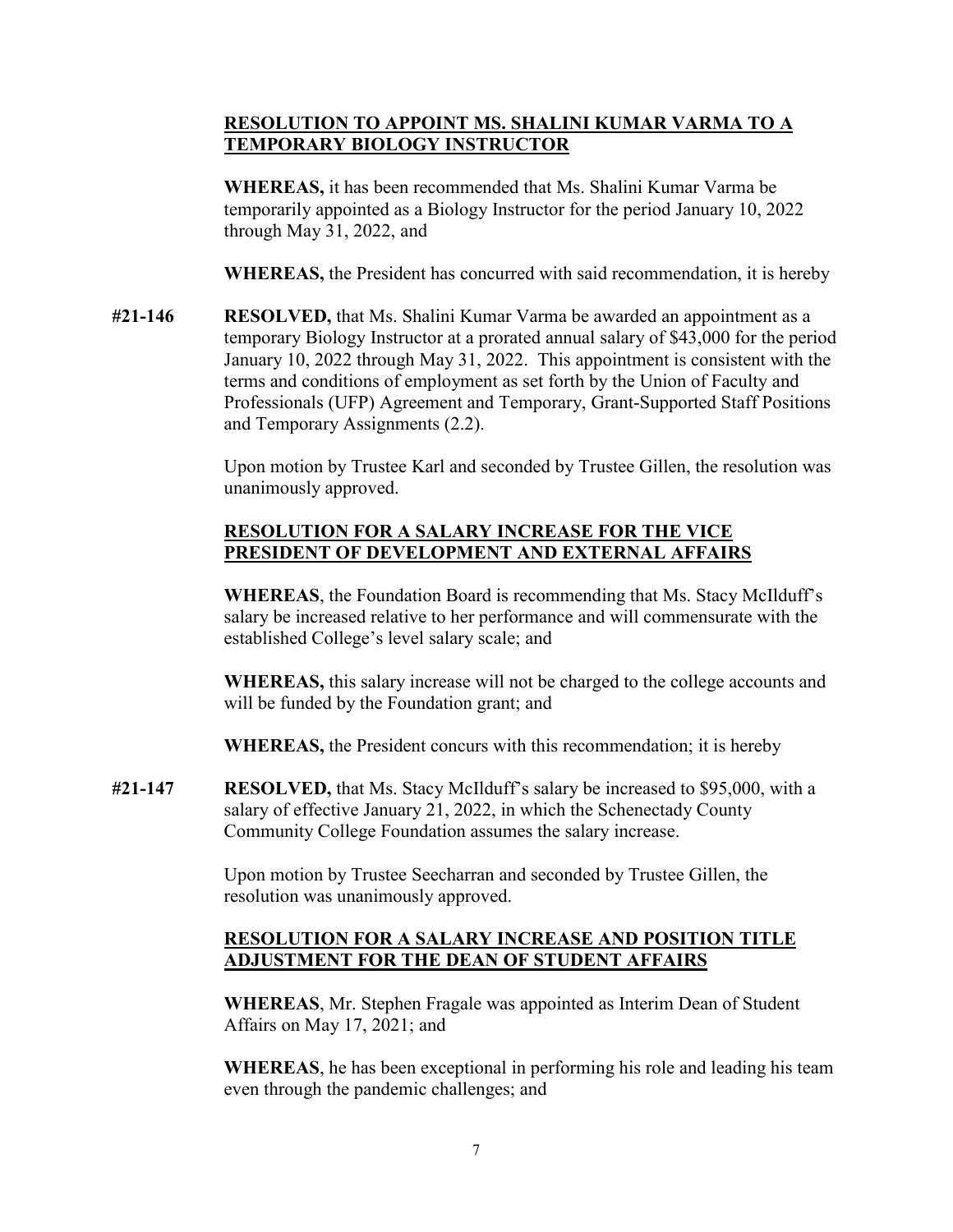**WHEREAS,** he is willing and ready to assume the title of Dean of Student Affairs; and

**WHEREAS,** the President concurs with this recommendation; it is hereby

**#21-148 RESOLVED,** that Mr. Stephen Fragale's salary title be changed to Dean of Student Affairs, with an annual salary of \$76,000 prorated accordingly and effective January 21, 2022.

> Upon motion by Trustee Gillen and seconded by Trustee Seecharran, the resolution was unanimously approved.

# **RESOLUTION FOR A TITLE ADJUSTMENT FOR THE DEAN OF LIBERAL ARTS**

 **WHEREAS**, Ms. Eileen Abrahams was appointed as Interim Dean of Liberal Arts on May 1, 2021; and

**WHEREAS**, she has been exceptional in performing her role and leading her division even through the pandemic challenges; and

 **WHEREAS,** she is willing and ready to assume the title of Dean of Liberal Arts; and

**WHEREAS,** the President concurs with this recommendation; it is hereby

**#21-149 RESOLVED,** that Ms. Eileen Abrahams title be changed to Dean of Liberal Arts, with an annual salary of \$76,000 prorated accordingly and effective January 21, 2022.

> Upon motion by Trustee Seecharran and seconded by Trustee Gillen, the resolution was unanimously approved.

# **RESOLUTION FOR SALARY INCREASE AND TITLE CHANGE FOR THE EXECUTIVE DIRECTOR FOR WORKFORCE DEVELOPMENT AND COMMUNITY EDUCATION**

 Community Education to Vice President for Workforce Development and **WHEREAS**, the President is recommending that Ms. Sarah Wilson-Sparrow's title be changed from Executive Director for Workforce Development and Community Education as a result of the restructuring of the Workforce Development and Community Education Division; and

 Education position will be funded proportionately as follows: **15% to WHEREAS**, the Vice President for Workforce Development and Community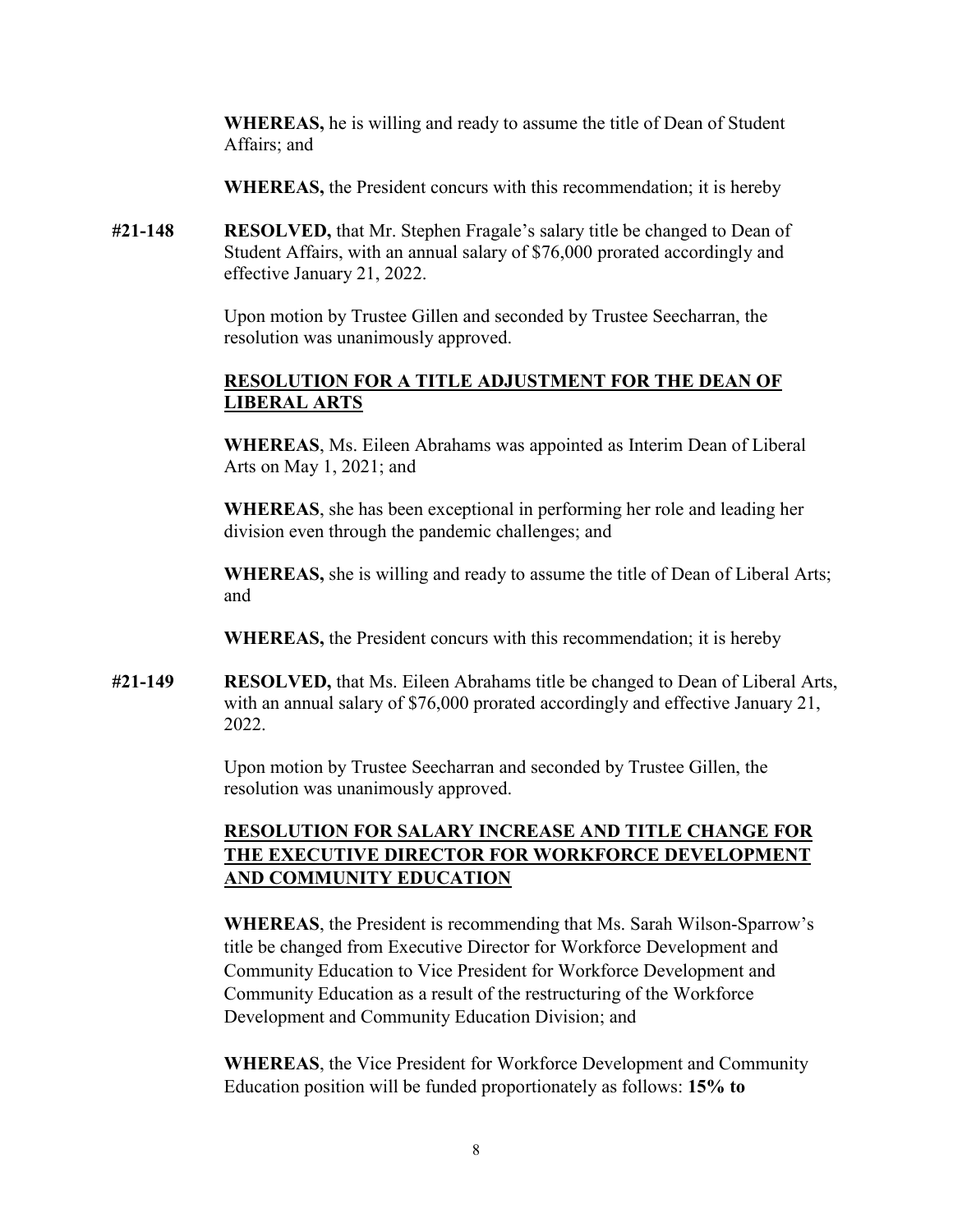**Apprenticeship** grant for 12 months; and 85% to College operations; therefore, be it

 terms and conditions of employment as set forth by the Personnel Policies of the **#21-150 RESOLVED,** that Ms. Sarah Wilson-Sparrow be appointed as Vice President for Workforce Development and Community Education, effective January 21, 2022 through August 31, 2022 at an annual prorated salary of \$95,000, subject to the Board of Trustees and Policy 2.2 - Temporary, Grant-Supported Staff Positions and Temporary Assignments.

 was unanimously approved. Upon motion by Trustee Seecharran and seconded by Trustee Karl, the resolution

#### **SPECIAL ASSIGNMENT FOR MICHELLE RAGUCCI**

**WHEREAS,** Michelle Ragucci serves as the Director of Academic Services and is being asked to take over the daily operations of the Testing Center; and

**WHEREAS,** Ms. Ragucci will oversee the administration and proctoring of tests; coordinate with the ADA Transition Services staff regarding the scheduling of students with disabilities and liaise with faculty regarding make-up testing, in addition to other duties, it is hereby

**#21-151 RESOLVED,** that the Board of Trustees approves Michelle Ragucci for the special assignment to take over the daily operations of the Testing Center and be provided a stipend of \$150 per pay period effective January 5, 2022 through February 22, 2022 or sooner pending the successful search for the Student Activities Advisor position.

#### 8) **POLICIES**

Upon motion by Trustee Gillen and seconded by Trustee Seecharran, the resolution was unanimously approved.

#### **RESOLUTION TO ADOPT A POLICY: MICRO-CREDENTIAL**

**WHEREAS,** Micro-credentials are developed with faculty governance participation and academic leadership endorsement to meet workforce and community education needs; and be it further

**WHEREAS,** Micro-credentials should "stack into" and existing degree or certificate offered at SUNY Schenectady; and be it further

**#21-152 RESOLVED**, that the Board of Trustees hereby adopts the Micro-Credential Policy as reflected in the copy attached hereto, to become effective immediately.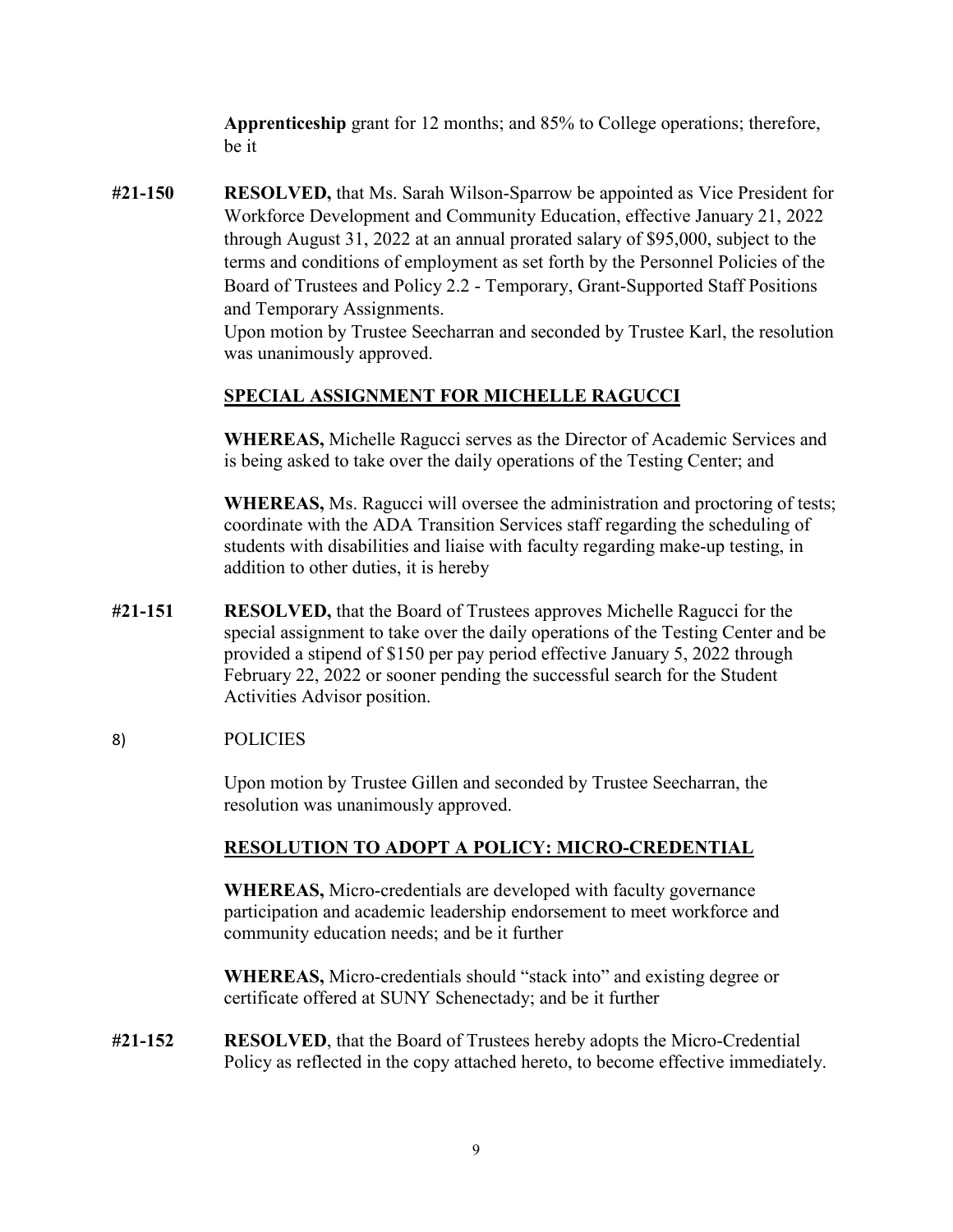9) Upon motion by Trustee Seecharran and seconded by Trustee Gillen, the resolution was unanimously approved.

#### **CAPITAL PROJECT REQUEST TO INCREASE APPROPRIATION FOR ELSTON HALL FACILITY IMPROVEMENTS**

 Hall's exterior façade, and **WHEREAS,** in 2018 and 2019 the Board of Trustees approved a capital project for \$600,000 in combined funding to renovate the North and East side of Elston

 **WHEREAS,** during the Spring/Summer of 2021, Schenectady County solicited bids to perform this important work to stabilize and repair the façade, and

**WHEREAS,** after receiving actual contractor bids, the total cost of the project exceeded existing appropriation by \$800,000 due to inflation and labor costs, and

 the County, it is hereby **WHEREAS,** the County of Schenectady has agreed to provide an additional \$400,000 in capital support for this project and SUNY Schenectady is able to access existing State appropriation to match the \$400,000 additional support from

**RESOLVED,** that a revised request for State appropriation to support the Elston Facility Improvement Project be approved by the Board of Trustees; and be it further

- **#21-153 RESOLVED,** that the President and/or his designee be hereby directed to submit the necessary forms and supporting documents to the County of Schenectady and the State University of New York for consideration and approval.
- 10) Upon motion by Trustee Gillen and seconded by Trustee Karl, the resolution was unanimously approved.

# **RESOLUTION TO APPROVE SECURITY SERVICES CONTRACT**

**WHEREAS**, SUNY Schenectady awarded a contract to Summit Security Services for campus security guard services for the period ending January 24, 2022, and

**WHEREAS**, the College solicited a competitive Request for Proposals (RFP) for Security Services during the Fall of 2021, and

**WHEREAS,** the College received seven (7) responses to its solicitation, which were evaluated by a committee made up of members of the college community, and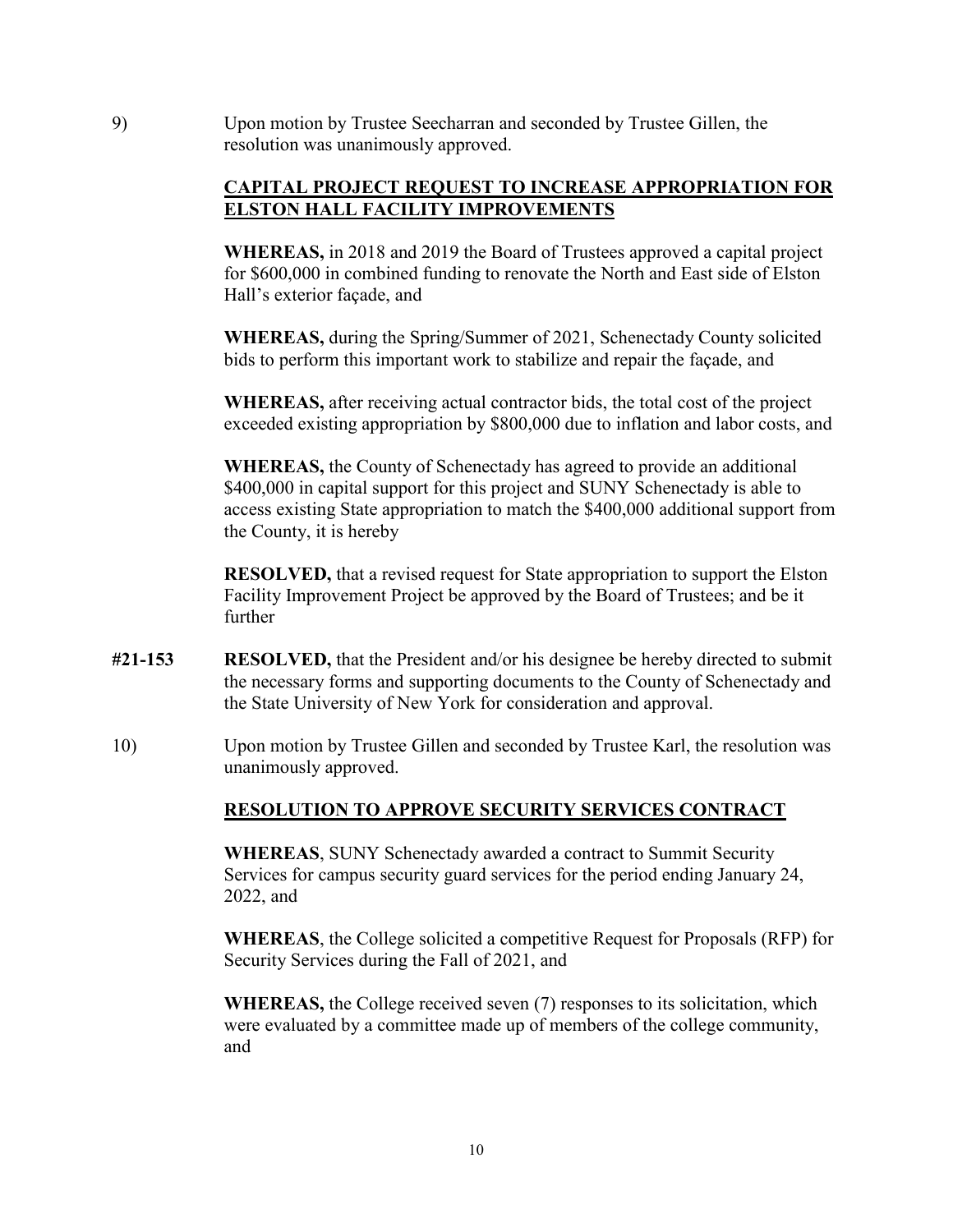presentation strengths, weaknesses and cost; **WHEREAS**, Allied Universal submitted most favorable services upon review of

#### **NOW THEREFORE BE IT**

- any additional costs required to comply with Article 9 of the NYS Labor Law **#21-154 RESOLVED,** that that the Board of Trustees hereby authorizes the President to enter into a contract with Allied Universal for the period commencing January 25, 2022 and expiring January 24, 2025, with two 1-year options to renew under the same terms and conditions, for an annual amount not to exceed \$[890,133.40,](https://890,133.40) plus (Prevailing Wage Law).
- resolutions were unanimously approved. 11) Upon motion by Trustee Gillen and seconded by Trustee Seecharran, the

#### **APPROVAL TO SUBMIT PROGRAM ANNOUNCEMENT**

**WHEREAS,** that the President of the College is authorized to submit the Program Announcement of Global Business and Transportation (GBT) Microcredential Proposal; and

**WHEREAS**, this micro-credential is designed to "stack into" the Supply Chain Management A.A.S. program; and

**WHEREAS**, this micro-credential is the result of a partnership between the Business, Criminal Justice and Law (BCJL) Division, Office of Academic Affairs and Workforce Development and Community Education; and be it further

**#21-155 RESOLVED**, that the Board of Trustees approve this GBT Micro-credential proposal as reflected in the copy attached hereto, to become effective immediately.

# **APPROVAL TO SUBMIT PROGRAM ANNOUNCEMENT**

**WHEREAS,** that the President of the College is authorized to submit the Program Announcement of Child Development Associate (CDA) Microcredential Proposal; and

**WHEREAS**, this micro-credential is designed to "stack into" the Early Childhood A.S. program; and

**WHEREAS**, this micro-credential is the result of a partnership between the Business, Criminal Justice and Law (BCJL) Division, City University of New York (CUNY) and the New York Early Childhood Professional Development Institute (PDI); and be it further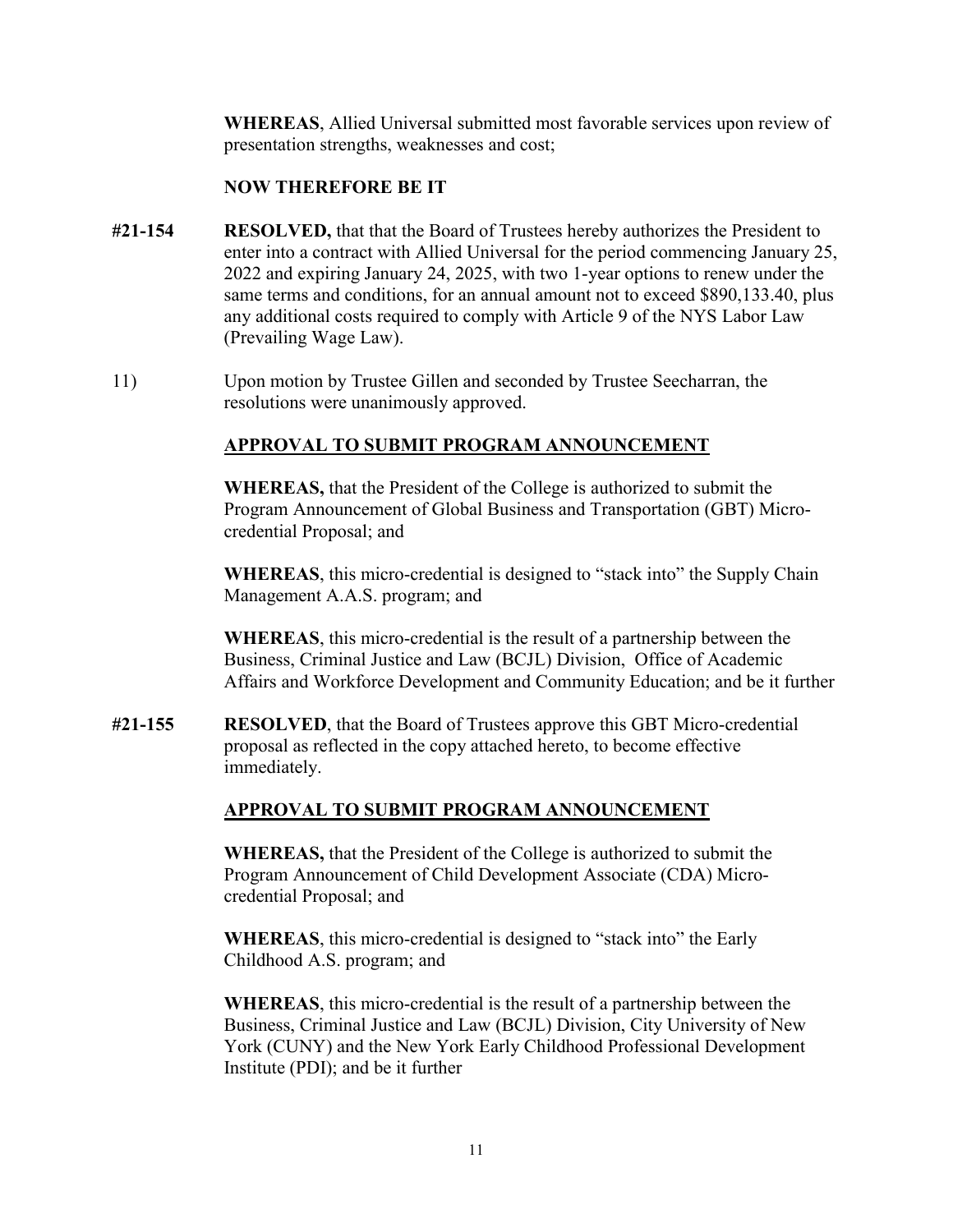- **#21-156 RESOLVED**, that the Board of Trustees approve this CDA Micro-credential proposal as reflected in the copy attached hereto, to become effective immediately.
- was unanimously approved. 12) Upon motion by Trustee Seecharran and seconded by Trustee Karl, the resolution

# **AUTHORIZATION TO CONFER DEGREES AND CERTIFICATES FOR DECEMBER 2021**

**WHEREAS,** the Academic Senate will be voting on December 17, 2021 to recommend that each of the candidates listed on the graduation list provided by the Registrar's Office be granted a degree or certificate as indicated therein, it is hereby

- **#21-157 RESOLVED,** that the President be authorized to confer at the Commencement Exercises scheduled for May 19, 2022, the degrees and certificates listed on the graduation list, as recommended by the Academic Senate.
- was unanimously approved. **RESOLUTION TO APPOINT NEW FOUNDATION BOARD MEMBER:** 13) Upon motion by Trustee Seecharran and seconded by Trustee Karl, the resolution

 **RESOLUTION TO APPOINT NEW FOUNDATION BOARD MEMBER: WHEREAS,** the Schenectady County Community College Foundation, Inc. By- persons, recommended by the Board, and Laws indicate the Foundation Board of Directors shall consist of: (a) the President of SUNY Schenectady County Community College; (b) up to three (3) members of the Trustees; and (c) up to twenty-six (26) but not less than ten (10) other

 Schenectady Foundation Board of Directors, it is hereby **WHEREAS**, the SUNY Schenectady Foundation Board of Directors has recommended that Ms. Paula Marshman be appointed to serve on the SUNY

- **#21-158 RESOLVED**, that Ms. Paula Marshman be appointed to a first three-year term to the SUNY Schenectady County Community College Foundation Board of Directors, effective January 1, 2022.
- was unanimously approved. 14) Upon motion by Trustee Seecharran and seconded by Trustee Karl, the resolution